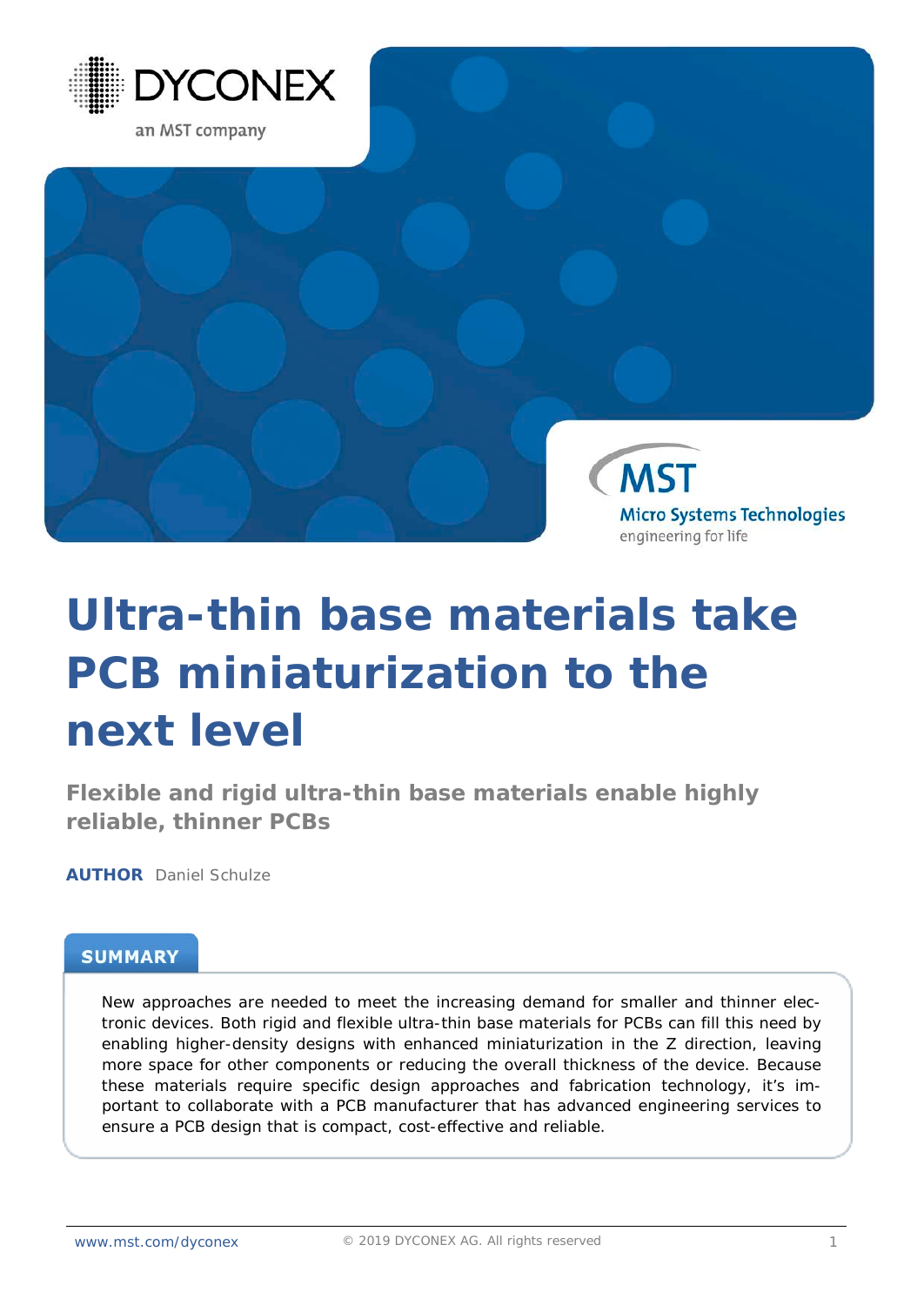



Almost all markets are experiencing increasing demand for smaller and thinner electronic devices. Today's mobile devices are small enough to fit in a watch, and the aerospace and automotive industries desire smaller and lighter devices to lower fuel costs and reduce emissions. Likewise, the medical industry needs wearable sensors, implantable devices, and handheld instruments that are small and lightweight.

Manufacturers of the printed circuit boards (PCBs) that are at the heart of these electronic devices have been making them more compact and lighter primarily by decreasing the size of the copper features and board materials. Extremely thin base materials are making it possible to take miniaturization beyond what was previously possible without compromising reliability or performance.

#### **Thinner substrates**

Although a great deal of miniaturization can be achieved in the X and Y directions, the technology is beginning to reach its limits. Another level of compactness is possible by using rigid and flexible ultra-thin base materials to make highly reliable PCBs that are thinner. While miniaturization in X / Y direction can greatly reduce the footprint of PCBs, miniaturization in the Z direction leaves more space for other components or reduces the overall thickness of the device.



*Figure 1. Evolution of pacemakers*

With thinner base materials, less plated copper is needed to fill via connections. This automatically results in thinner copper layers and, therefore, lines/spaces with smaller resolutions and a reduced interconnect footprint.

#### **Flex systems**

Medical devices, like hearing aids and active implants, often require PCBs that can fit into the smallest area possible to improve the patients' comfort. With flexible substrates, it is possible to create PCBs that fold to reduce the surface area and volume needed to house the PCB and thus increase the integration density. Using thinner flex materials rather than traditional thick flex materials can reduce the space needed for the PCB even more. For example, a six-layer flex system is about half the thickness of a system fabricated with standard flexible materials.

#### STANDARD 6-LAYER





*Figure 2. 6-layer stack-up with standard flex material compared to 6-layer stack-up with ultra-thin base material*

Flex systems are used in hearing aids to ensure all the necessary electrical components can be housed within a package that fits in the ear canal. In this case, the circuit board is assembled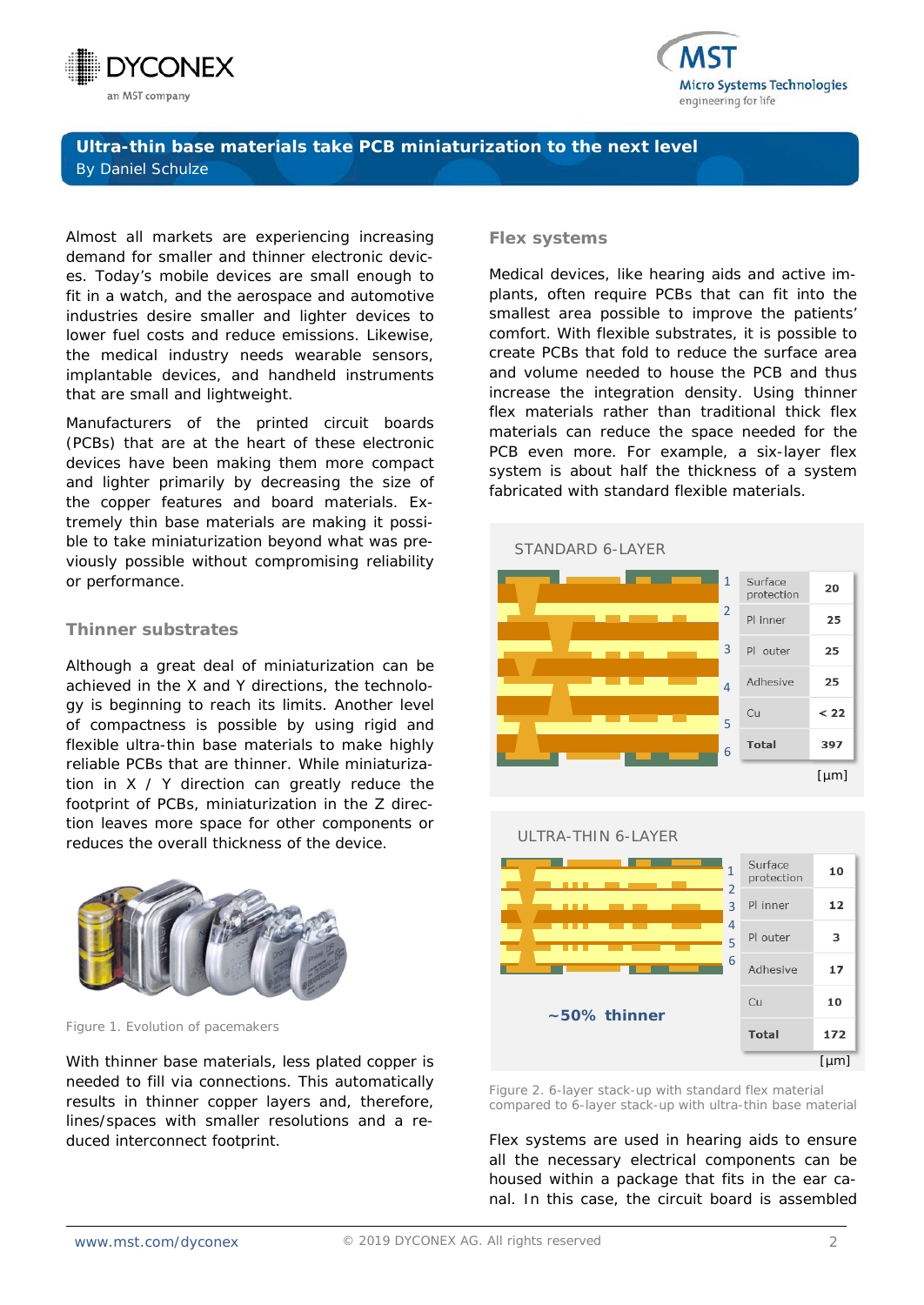



flat with the integrated circuits, resistors, and capacitors and then folded to reduce the overall footprint.



*Figure 3. From flat substrate to folded package*

Ultra-thin flexible substrates also allow better bending. This means the PCBs can be bent with smaller bend radii to achieve even smaller volumes. A comparison is shown in Table 1. The improved bending makes ultra-thin flexible materials ideal for making cables that require dynamic bending, as in robotic arms.

|                    | <b>TOTAL</b><br><b>THICKNESS</b> | <b>MIN BEND</b><br><b>RADIUS</b> |
|--------------------|----------------------------------|----------------------------------|
| Standard 6-layer   | $397 \mu m$                      | $2.38$ mm                        |
| Ultra-thin 6-layer | $172 \mu m$                      | $1.03$ mm                        |

*Table 1. Comparison of minimum bend radii according to IPC-2223 5.2.4. (6x total thickness PCB)*

Today, the outer layers of a multilayer flex system typically measure 12 µm for the polyimide and 12 um for the adhesive. The new FRCC material provided by DYCONEX offers 3- or 5-µm thick polyimide outer layers combined with a minimum 17 µm thick adhesive layer.



*Figure 4. Cu clad polyimide laminate*

|                | THICKNESS (µm)  |  |  |
|----------------|-----------------|--|--|
| Copper         | 12 <sup>°</sup> |  |  |
| Polyimide (PI) | 3, 5            |  |  |
| Adhesive (Adh) | 17, 20, 25, 28  |  |  |

| <b>PROPERTIES</b>                         | <b>UNIT</b>   | ΡI            | <b>ADH</b> |
|-------------------------------------------|---------------|---------------|------------|
| Dielectric constant<br>(1 GHz)            |               | 3.3           | 3.0        |
| <b>Dissipation factor</b><br>(1 GHz)      |               | 0.01          | 0.019      |
| Surface resistivity                       | <b>MQ</b>     | $3x10^8$      |            |
| Volume resistivity                        | $Q*cm$        | $1x10^8$      |            |
| Insulation re-<br>sistance                | <b>MO</b>     | $1x10^3$      |            |
| Dielectric strength                       | kV/min        | $\mathcal{P}$ | n/a        |
| Peel strength (ini-<br>tial/aging)        | kN/m          | 0.8           |            |
| Youngs modulus                            | GPa           | 4             | 1          |
| CTE (XY)                                  | ppm/K         | 25            | 80,580     |
| CTE(Z)                                    | ppm/K         | n/a           | 210        |
| <b>Glass transition</b><br>temp. Tg (DMA) | $^{\circ}$ C. | 320           | 70, 210    |
| Moisture absorp-<br>tion (23°C, 24h)      | $\%$          | 1.0           |            |
| Flammability                              |               | VTM-0         |            |

*Table 2. Characteristics of FRCC materials*



*Figure 5. Standard 4-layer flex system vs. ultra-thin 4-layer flex system*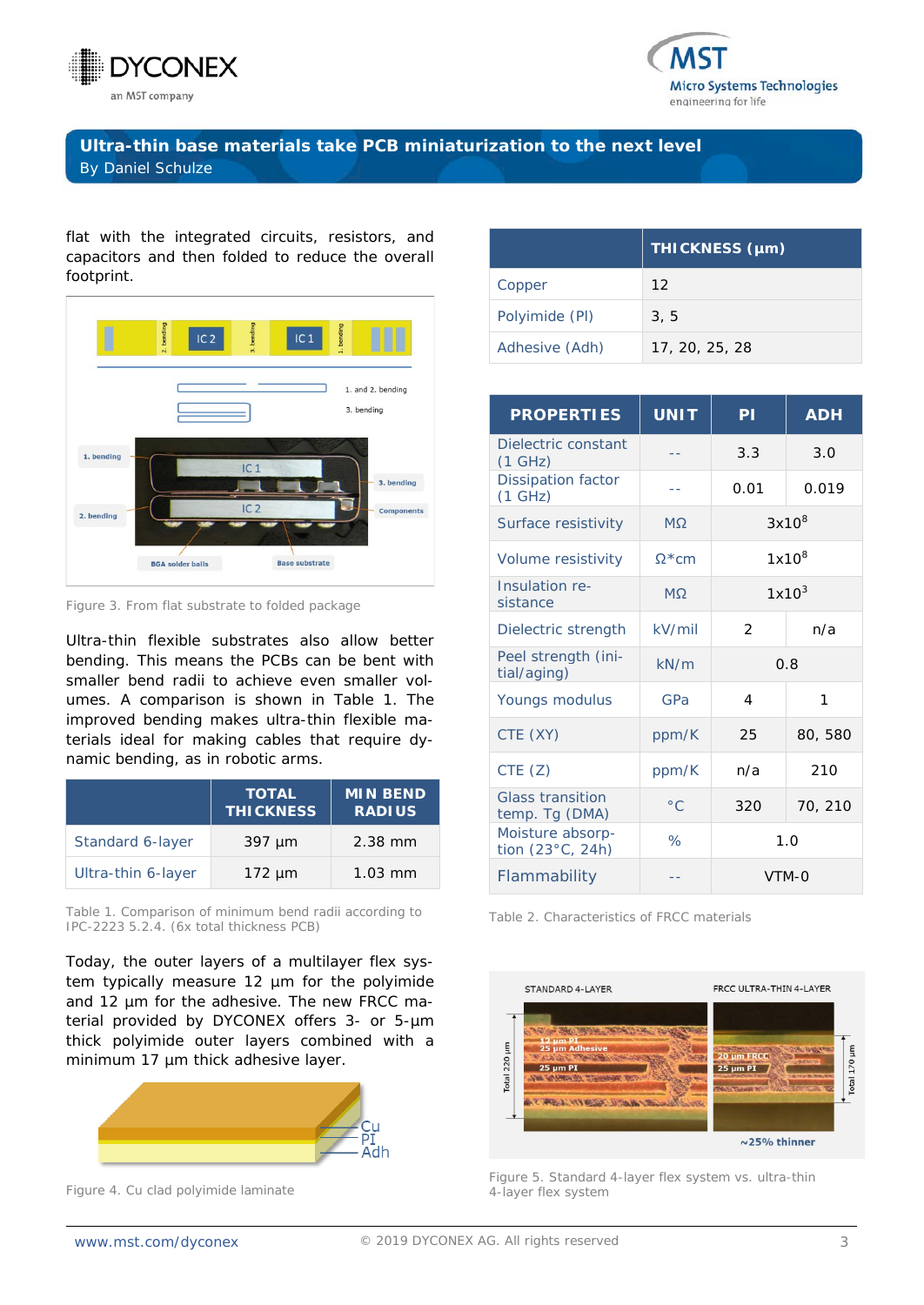



#### **Rigid systems**

For applications that require a 2D PCB, ultra-thin rigid materials are available. These are typically used as packaging substrates for ICs, where they help make the entire component very thin. For example, a 6-layer rigid system using an ultrathin material is about 260 µm thick, the same system with standard material is 512 microns thick. With the ultra-thin rigid materials, it is possible to achieve pitches smaller than 175 microns, lines or spaces 25 microns wide, via diameters of 50 microns, and pad diameters of 100 microns.





*Figure 6. 6-layer stack-up with standard rigid material compared to 6-layer stack-up with ultra-thin base material*

|                                      | <b>Standard</b><br>material | Ultra-thin<br>material |
|--------------------------------------|-----------------------------|------------------------|
| Thickness of rigid<br>6-layer system | $512 \mu m$                 | $260 \mu m$            |
| Lines / Spaces                       | $50 - 70 \mu m$             | $30 - 50 \mu m$        |
| Via diameter                         | $75 \mu m$                  | $50 \mu m$             |
| Pad diameter                         | $150 \mu m$                 | $100 \mu m$            |
| Pitch                                | $250 \mu m$                 | $175 \mu m$            |

*Table 3. Comparison of design features for 6-layer systems*



*Figure 7. 6-layer rigid stack-up with ultra-thin materials*

The coefficient of thermal expansion of the rigid substrate is one of the most important properties for chip packaging substrates. If it is not matched well with the silicon die, it can lead to cracks that adversely affect packaging production and the assembly of the components onto the substrate. Problems with thermal expansion can even lead to failures during device use. Ultra-thin substrate materials also need to have very good high-frequency properties to achieve the requirements of today's high-speed telecom applications.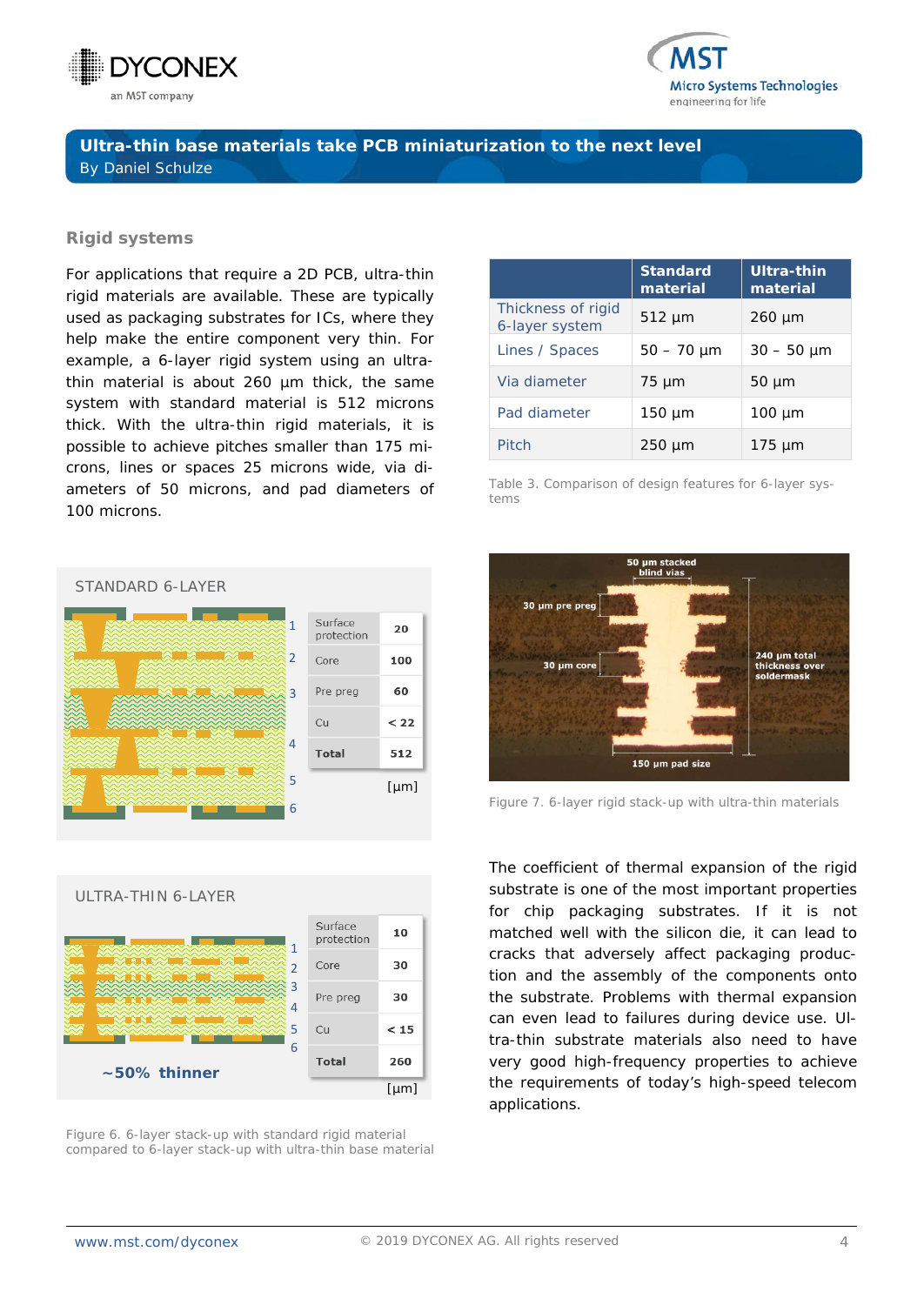



| <b>PROPER-</b><br><b>TIES</b> | <b>UNIT</b>     | <b>CONDI-</b><br><b>TIONS</b>   | <b>VAL-</b><br>UE. |
|-------------------------------|-----------------|---------------------------------|--------------------|
| <b>CTE</b>                    | ppm/°C          | XY < Tq                         | $5 - 6$            |
|                               | ppm/°C          | Z < Tq                          | $18-22$            |
| Tg                            | $^{\circ}$ C.   | <b>DMA</b>                      | 280-<br>300        |
| Flexural<br>modulus           | GPa             | $25^{\circ}$ C                  | 32                 |
| <b>Dielectric</b><br>constant | $\varepsilon_r$ | 1 GHz                           | 4.4                |
|                               | $\varepsilon_r$ | 10 GHz                          | 4.3                |
| <b>Dissipation</b><br>factor  |                 | 1 GHz                           | 0.006              |
|                               |                 | 10 GHz                          | 0.008              |
| <b>Dielectric</b><br>strength | kV/mm           | <b>ASTM</b><br>D149<br>Method A | 103                |
| Moisture<br>absorption        | $\%$            |                                 | 0.3                |
| Min thickness<br>core         | µm              |                                 | 30                 |
| Min thickness<br>prepreg      | µm              |                                 | 20                 |

*Table 4. Characteristics of advanced ultra-thin rigid material*

## **Considerations for ultra-thin materials**

Because ultra-thin materials require specific design approaches, fabrication technology, and other considerations, it is critical to use an experienced PCB manufacturer with advanced engineering services.

Advanced techniques such as laser direct imaging can be used with ultra-thin materials, but highly precise registration processes are required because the features are typically smaller when a thinner material is used.

It's important to note that the thinner material can lead to warpage and increased flexibility, which make proper handling during assembly more critical than with traditional materials. The reduced dimensions and smaller pads require higher accuracy during assembly, and when thinner materials are used, it can also be more

difficult to place the finalized circuits into the end application without breaking them. Because of these challenges, it is critical to have early discussions with the PCB manufacturer regarding handling requirements and the number of units within a delivery panel.

The additional handling and fixtures needed with ultra-thin flex materials increase assembly and handling costs. However, lower process and material costs can help balance these. Material costs are reduced as less copper is required. Consulting with the engineering team of the PCB manufacturer during the design phase can help ensure the most cost-effective solution that meets the performance needs of the specific application.

### **Assuring quality and reliability**

The reliability of the interconnect structure improves with thinner stack-ups when using ultrathin materials. Smaller expansion along the Z axis results in less stress for vias during temperature cycles.

DYCONEX has created a center of competence for product reliability. This testing laboratory unifies all the processes necessary for precise monitoring of product reliability. The equipment includes stations for electrical fault isolation and thermography as well as multiple interconnect stress test (IST) units, bending testers, a soldering simulation oven, and instruments for thermomechanical and dynamic mechanical analysis (TMA, DMA). Furthermore, a scanning electron microscope and various optical microscopes can be used for investigations.

For critical medical or aerospace applications, the laboratory has developed extensive and systematic methodologies that make it possible to gather solid evidence about product reliability by employing accelerated test procedures such as the IST test. In IST tests, special test coupons that include vias are subjected to temperature cycles, after which they are measured for possible changes in resistance within the test coupon. Any corresponding increase in resistance is indicative of damage.